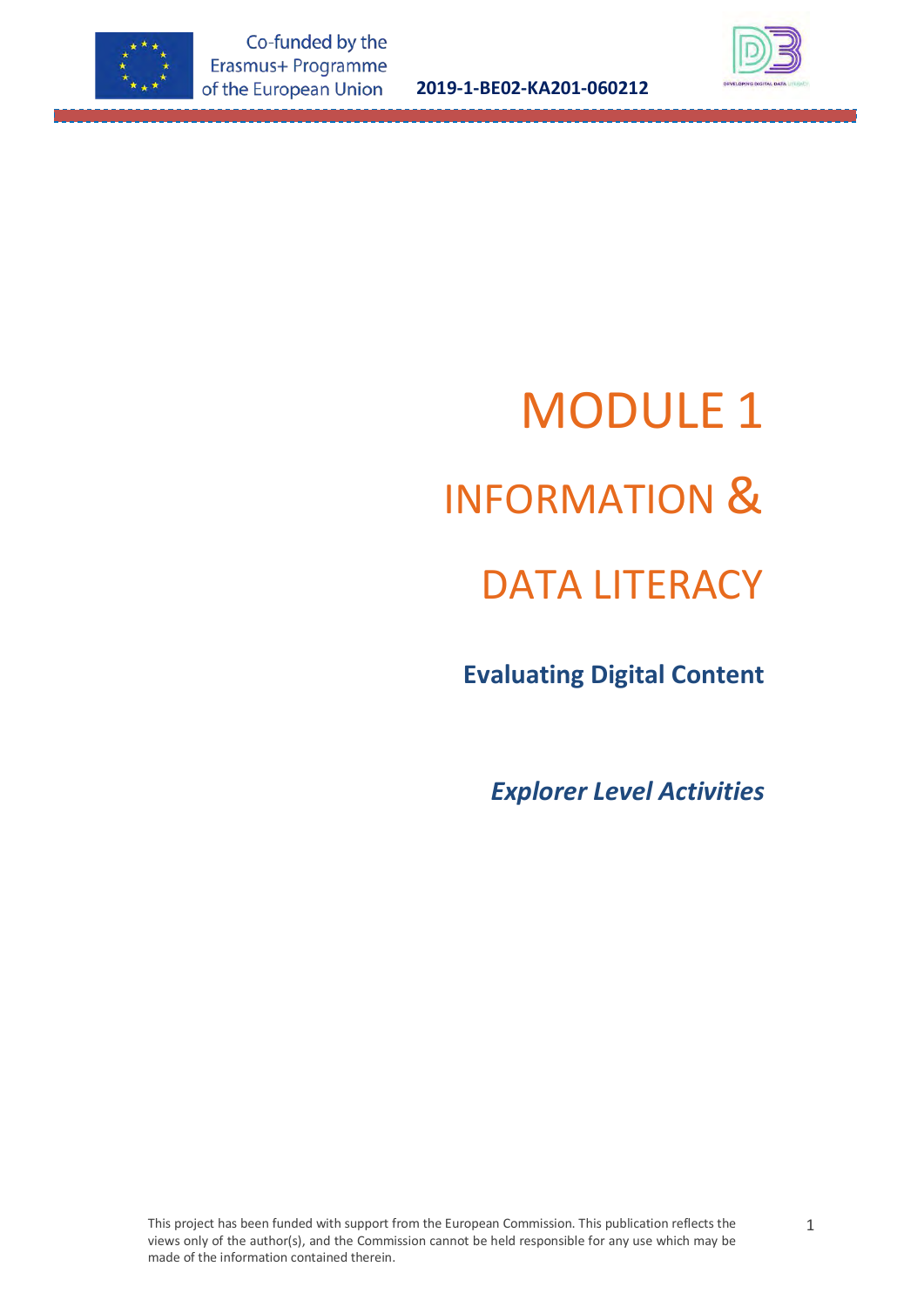

#### **2019-1-BE02-KA201-060212**



# Evaluating digital content

#### DESCRIPTION OF THE ACTIVITY

When you search for information and data, you're going to find lots of it, but a very important question arises: *"Is this information good enough?"* 

From your experience and intuition, you can answer roughly to the above question but if you want to be more certain, there is a tool that can help you.

The **CRAAP Test** is a list of questions to help you evaluate the information you find. Different criteria will be more or less important depending on your situation or need.

**Currency**: the timeliness of the information

- **When** was the information published or posted?
- Has the information been revised or updated?
- Is the information current or out of date for your topic?
- Are the links functional?

**Relevance**: the importance of the information for your needs

- Does the information relate to your topic or answer your question?
- Who is the intended audience?
- Is the information at an appropriate level (i.e. not too elementary or advanced for your needs)?
- Have you looked at a variety of sources before determining this is one you will use?
- Would you be comfortable using this source for your research topic?

**Authority**: the source of the information

- **Who** is the author/publisher/source/sponsor?
- Are the author's credentials or organizational affiliations given?
- What are the author's credentials or organizational affiliations given?
- What are the author's qualifications to write on the topic?
- Is there contact information, such as a publisher or e-mail address?
- Does the URL reveal anything about the author or source? Examples:
	- .com (commercial),
		- .edu (educational),
		- .gov (U.S. government),
		- .org (nonprofit organization),
		- .net (network although originally developed for companies involved in networking technology, nowadays .net is one of the most popular domain names used by companies all over the world).

**Accuracy**: the reliability, truthfulness, and correctness of the content

- **Where** does the information come from?
- Is the information supported by evidence?
- Has the information been reviewed or refereed?
- Can you verify any of the information in another source or from personal knowledge?
- Does the language or tone seem biased and free of emotion?
- Are there spelling, grammar, or other typographical errors?

This project has been funded with support from the European Commission. This publication reflects the views only of the author(s), and the Commission cannot be held responsible for any use which may be made of the information contained therein.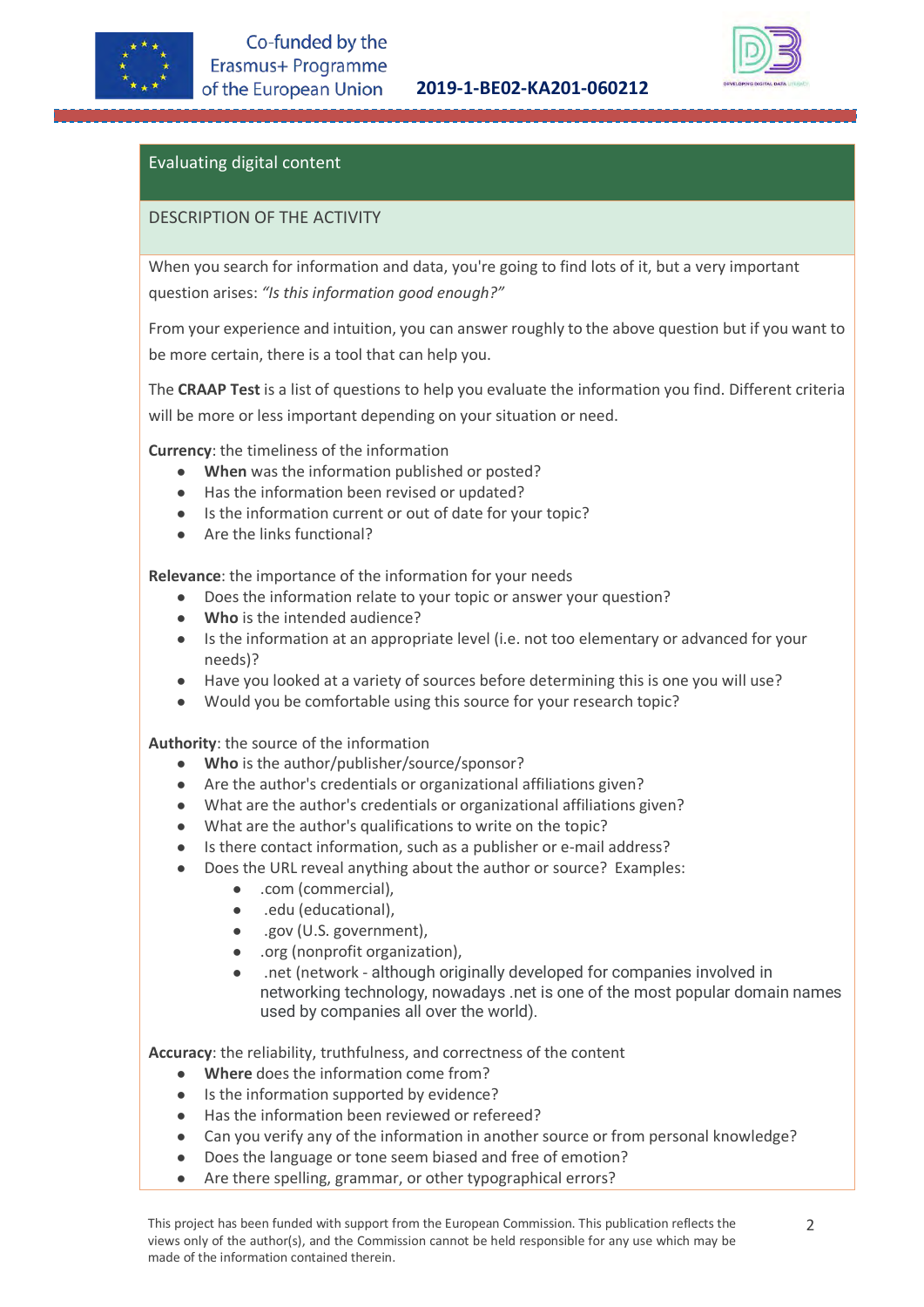



**Purpose**: the reason the information exists

- **What** is the purpose of the information? to inform? teach? sell? entertain? persuade?
- Do the authors/sponsors make their intentions or purpose clear?
- Is the information fact? opinion? propaganda?
- Does the point of view appear objective and impartial?
- Are there political, ideological, cultural, religious, institutional, or personal biases?

#### **Exercise: Assess Currency**

Assessing currency means understanding the importance of timely information.

Imagine that you are planning a trip to a European country for the next few weeks but you want to know what coronavirus lockdown rules exist in that country at the moment and in the next few weeks.

- Make a query in a web search engine for the country's lockdown rules.
- Read some of the results and gather the information you want.
- Are you sure the information is current?
- Write a sentence explaining why you would or would not use each resource, paying special attention to the currency of each item.

#### **Exercise: Find Relevant Sources**

Relevance is the importance of the information for your specific needs.

You are doing research for a paper where you want to argue that vaccinations have no connection to autism. Which of these resources would you consider relevant? Why or why not?

- Hviid, Anders, Michael Stellfield, Jan Wohlfart, and Mads Melbye. "Association Between Thimerosal-Containing Vaccine and Autism." *Journal of the American Medical Association* 290, no. 13 (October 1, 2003): 1763–1766. <http://jama.jamanetwork.com/article.aspx?articleid=197365>
- Chepkemoi Maina, Lillian, Simon Karanja, and Janeth Kombich. "Immunization Coverage and Its Determinants among Children Aged 12–23 Months in a Peri-Urban Area of Kenya." *Pan-African Medical Journal* 14, no.3 (February 1, 2013). [http://www.panafrican-med](http://www.panafrican-med-journal.com/content/article/14/3/full/)[journal.com/content/article/14/3/full/](http://www.panafrican-med-journal.com/content/article/14/3/full/)

#### **Exercise: Identify Authoritative Sources**

Authority is the source of the information—the author's purpose and what their credentials and/or affiliations are.

The following items are all related to a research paper on women in the workplace. Write two sentences for each resource explaining why the author or authors might or might not be considered authoritative in this field. Check their biography (if found) or headlines of other articles they have written:

- Carvajal, Doreen. "The Codes That Need to Be Broken." *New York Times*, January 26, 2011, [http://www.nytimes.com/2011/01/27/world/27iht-rules27.html?\\_r=0](http://www.nytimes.com/2011/01/27/world/27iht-rules27.html?_r=0)
- Sheffield, Rachel. "Breadwinner Mothers: The Rest of the Story." The Foundry Conservative Policy News Blog, June 3, 2013[. http://blog.heritage.org/2013/06/03/breadwinner-mothers](http://blog.heritage.org/2013/06/03/breadwinner-mothers-the-rest-of-the-story)[the-rest-of-the-story](http://blog.heritage.org/2013/06/03/breadwinner-mothers-the-rest-of-the-story)

This project has been funded with support from the European Commission. This publication reflects the views only of the author(s), and the Commission cannot be held responsible for any use which may be made of the information contained therein.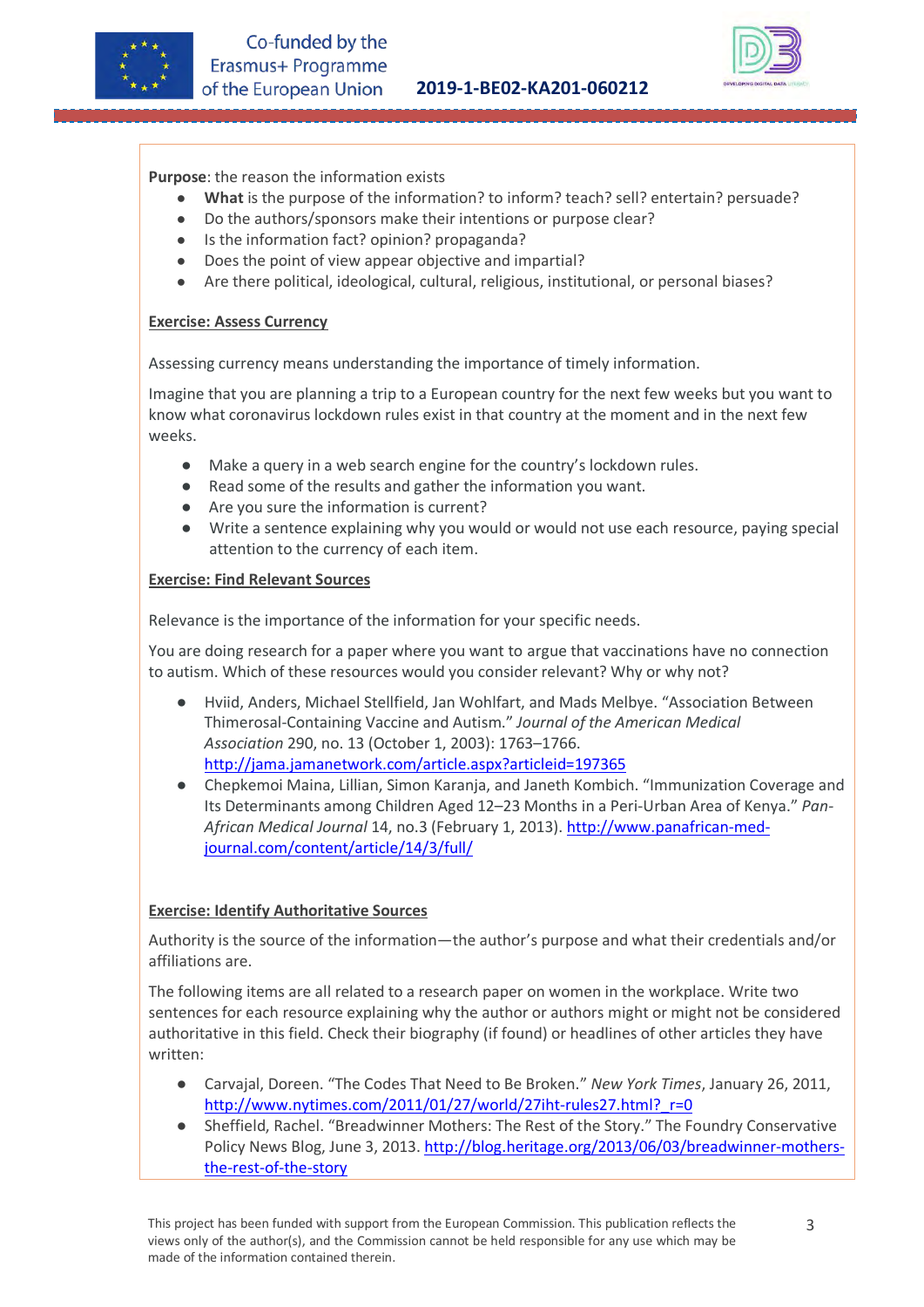



● Baker, Katie J.M. "Your Guide to the Very Important Paycheck Fairness Act." Jezebel (blog), January 31, 2013, [https://jezebel.com/your-guide-to-the-very-important-paycheck-fairness](https://jezebel.com/your-guide-to-the-very-important-paycheck-fairness-act-30763797)[act-30763797](https://jezebel.com/your-guide-to-the-very-important-paycheck-fairness-act-30763797) 

#### **Exercise: Find Accurate Sources**

Accuracy is the reliability, truthfulness, and correctness of the content.

Which of the following articles are peer reviewed? How do you know? How did you find out? Were you able to access the articles to examine them?

- Coleman, Isobel. "The Global Glass Ceiling." *Current* 524 (2010): 3–6.
- Lang, Ilene H. "Have Women Shattered the Glass Ceiling?" Editorial, *USA Today,* April 14, 2010, [http://usatoday30.usatoday.com/news/opinion/forum/2010-04-15](http://usatoday30.usatoday.com/news/opinion/forum/2010-04-15-column15_ST1_N.htm?csp=34) column15\_ST1\_N.htm?csp=34
- Townsend, Bickley. "Breaking Through: The Glass Ceiling Revisited." *Equal Opportunities International* 16, no. 5 (1997): 4–13.

#### **Exercise: Identify the Information Purpose**

Purpose is the reason the information exists—determine if the information has clear intentions or purpose and if the information is fact, opinion, or propaganda.

Take a look at the following sources. Why do you think this information was created? Who is the creator? Most websites have "contact us" or "about us" or "about" pages that provide information about who owns the site.

- https://www.chevron.com/sustainability/environment/climate-change
- https://beefnutritioneducation.org
- Fahrenheit 911-Movie. http://www.imdb.com/title/tt0361596
- Lydall, Wendy. *Raising a Vaccine Free Child*. Inkwazi Press, 2009
- https://www.nwf.org/Educational-Resources/Wildlife-Guide/Threats-to-Wildlife
- [http://zapatopi.net/treeoctopus](http://zapatopi.net/treeoctopus/)
- Owen, Mark and Kevin Maurer. *No Easy Day: The Firsthand Account of the Mission That Killed Osama Bin Laden*. New York: Penguin, 2012.
- Your Brain on Video Games http://www.ted.com/talks/daphne\_bavelier\_your\_brain\_on\_video\_games.html

#### References

[The Information Literacy User's Guide: An Open, Online Textbook](https://milnepublishing.geneseo.edu/the-information-literacy-users-guide-an-open-online-textbook) by Deborah Bernnard, Greg Bobish, Jenna Hecker, Irina Holden, Allison Hosier, Trudi Jacobson, Tor Loney, and Daryl Bullis is licensed under a [Creative Commons Attribution-NonCommercial-ShareAlike 4.0 International License,](https://creativecommons.org/licenses/by-nc-sa/4.0/) except where otherwise noted.